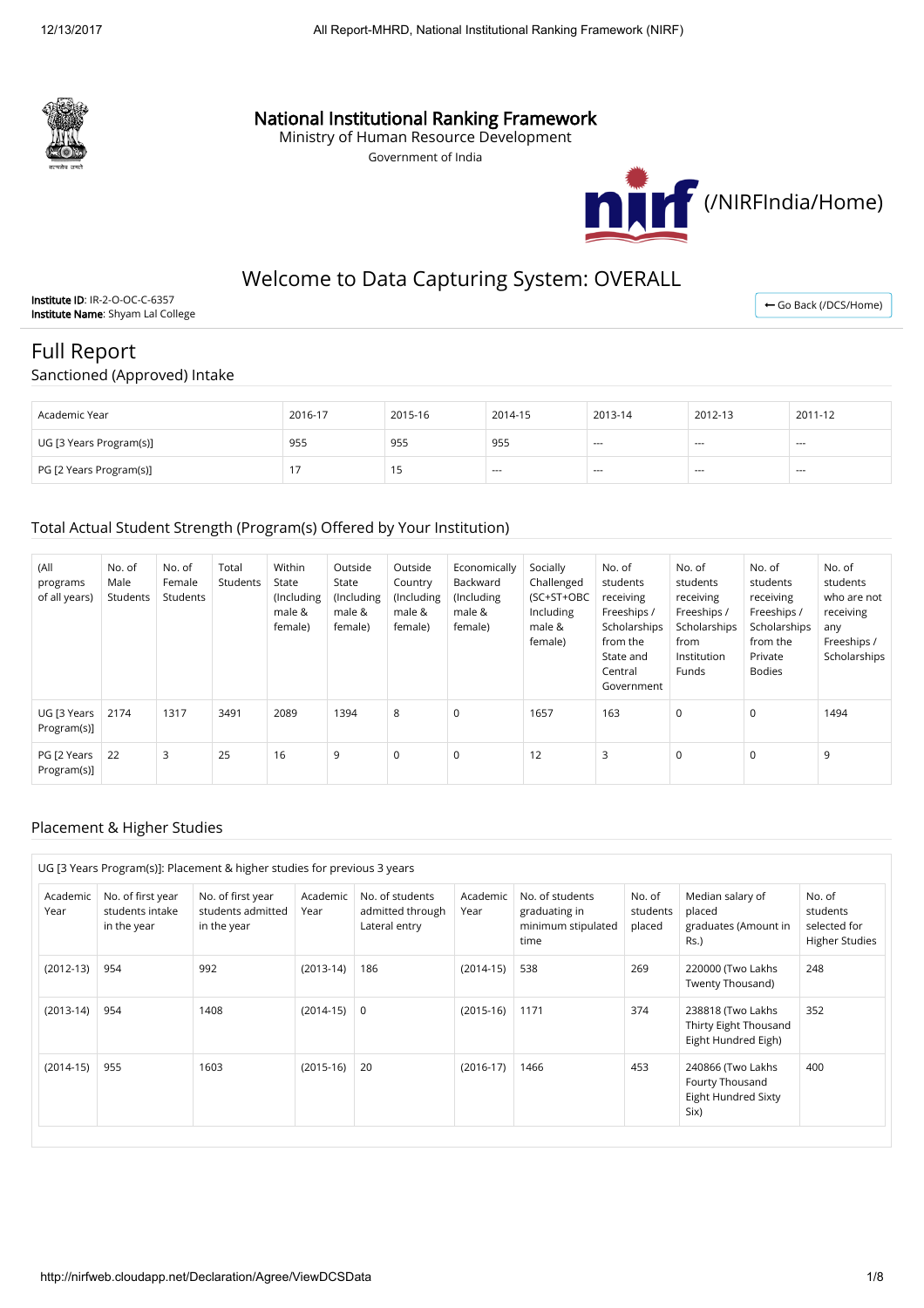|                  |                                                     | PG [2 Years Program(s)]: Placement & higher studies for previous 3 years |                  |                                                          |                              |                                                      |                                                   |
|------------------|-----------------------------------------------------|--------------------------------------------------------------------------|------------------|----------------------------------------------------------|------------------------------|------------------------------------------------------|---------------------------------------------------|
| Academic<br>Year | No. of first year<br>students intake in the<br>year | No. of first year<br>students admitted in<br>the year                    | Academic<br>Year | No. of students graduating<br>in minimum stipulated time | No. of<br>students<br>placed | Median salary of placed<br>graduates (Amount in Rs.) | No. of students<br>selected for Higher<br>Studies |
| $(2013-14)$      | 15                                                  | 15                                                                       | $(2014-15)$      | 12                                                       | $\overline{4}$               | 250000 (Two Lakhs Fifty<br>Thousand)                 | 8                                                 |
| $(2014-15)$      | $\vert$ 15                                          | 12                                                                       | $(2015-16)$      | 11                                                       | 3                            | 265000 (Two Lakhs Sixty<br>Five Thousand)            | 8                                                 |
| $(2015-16)$      | 15                                                  | 15                                                                       | $(2016-17)$      | 13                                                       | 5                            | 272000 (Two Lakhs<br>Seventy Two Thousand)           | 8                                                 |
|                  |                                                     |                                                                          |                  |                                                          |                              |                                                      |                                                   |

#### Ph.D Student Details

| Ph.D (Student pursuing doctoral program till 2016-17; Students admitted in the academic year 2017-18 should no be entered here). |         |   |          |         |  |  |  |
|----------------------------------------------------------------------------------------------------------------------------------|---------|---|----------|---------|--|--|--|
|                                                                                                                                  |         |   |          |         |  |  |  |
| Full Time                                                                                                                        | 0       |   |          |         |  |  |  |
| Part Time                                                                                                                        |         | 0 |          |         |  |  |  |
|                                                                                                                                  |         |   |          |         |  |  |  |
| No. of Ph.D students graduated (including Integrated Ph.D)                                                                       |         |   |          |         |  |  |  |
|                                                                                                                                  | 2016-17 |   | 2015-16  | 2014-15 |  |  |  |
| Full Time                                                                                                                        | 0       |   | $\Omega$ | 0       |  |  |  |
| Part Time                                                                                                                        | 0       |   | 0        | 0       |  |  |  |
|                                                                                                                                  |         |   |          |         |  |  |  |

## Financial Resources: Utilised Amount for the Capital & Operational expenditure for previous 3 years

| Financial Year                                                                                                                                      | 2016-17                                                                                   | 2015-16                                                                                     | 2014-15                                                                                    |
|-----------------------------------------------------------------------------------------------------------------------------------------------------|-------------------------------------------------------------------------------------------|---------------------------------------------------------------------------------------------|--------------------------------------------------------------------------------------------|
|                                                                                                                                                     | <b>Utilised Amount</b>                                                                    | <b>Utilised Amount</b>                                                                      | <b>Utilised Amount</b>                                                                     |
| Annual Capital Expenditure on Academic Activities and Resources (excluding expenditure on buildings)                                                |                                                                                           |                                                                                             |                                                                                            |
| Library                                                                                                                                             | 789095 (Seven Lakhs Eighty Nine<br>Thousand Nivty Five)                                   | 524518 (Five Lakhs Twenty Four<br>Thousand Five Hundred<br>Eighteen)                        | 395005 (Three Lakhs Ninty Five<br>Thousand Five)                                           |
| New Equipment for Laboratories                                                                                                                      | 0 (Zero)                                                                                  | 0 (Zero)                                                                                    | 11000 (Eleven Thousand)                                                                    |
| <b>Engineering Workshops</b>                                                                                                                        | 0 (Zero)                                                                                  | 0 (Zero)                                                                                    | 0 (Zero)                                                                                   |
| Studios                                                                                                                                             | 0 (Zero)                                                                                  | 0 (Zero)                                                                                    | 0 (Zero)                                                                                   |
| Other expenditure on creation of Capital Assets (excluding<br>expenditure on Land and Building)                                                     | 1843441 (Eighteen Lakh Fourty<br>Three Thousand Four Hundred<br>Fourty One)               | 5268597 (Fifty Two Lakh Sixty<br>Eight Thousand Five Hundred<br>Ninty Seven)                | 2490481 (Twenty Four Lakh<br>Ninty Thousand Four Hundred<br>Eighty One)                    |
| Annual Operational Expenditure                                                                                                                      |                                                                                           |                                                                                             |                                                                                            |
| Salaries (Teaching and Non Teaching staff)                                                                                                          | 215068814 (Twenty One Crore<br>Fifty Lakh Sixty Eight Thousand<br>Eight Hundred Fourteen) | 209932598 (Twenty Crore Ninty<br>Nine Lakh Thirty Two Thousand<br>Five Hundred Ninty Eight) | 196623217 (Ninteen Crore Sixty<br>Six Lakh Twenty Three Thousand<br>Two Hundred Seventeen) |
| Maintenance of Academic Infrastructure or consumables, other<br>running expenditures etc. (excluding maintenance of hostels and<br>allied services) | 4649920 (Fourty Six Lakh Fourty<br>Nine Thousand Nine Hundred<br>Twenty)                  | 6245759 (Sixty Two Lakh Fourty<br>Five Thousand Seven Hundred<br>Fifty Nine)                | 4851221 (Fourty Eight Lakh Fifty<br>One Thousand Two Hundred<br>Twenty One)                |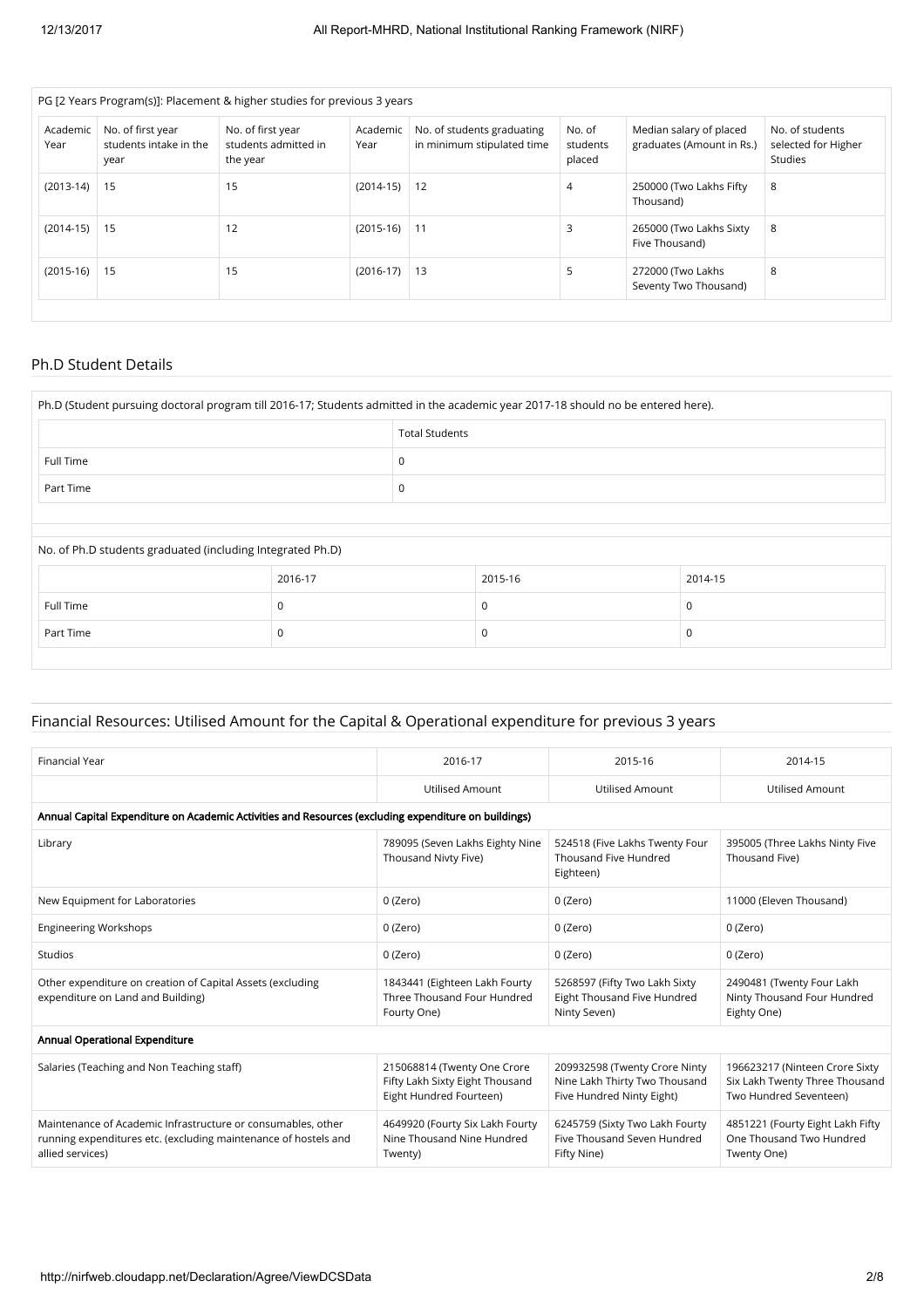| Financial Year                 | 2016-17                                                                      | 2015-16                                                   | 2014-15         |
|--------------------------------|------------------------------------------------------------------------------|-----------------------------------------------------------|-----------------|
|                                | Utilised Amount                                                              | Utilised Amount                                           | Utilised Amount |
| Seminars/Conferences/Workshops | 1288843 (Twelve Lakh Eighty<br>Eight Thousand Eight Hundred<br>Fourty Three) | 1642097 (Sixteen Lakh Fourty<br>Two Thousand Ninty Seven) | 0 (Zero)        |

## Earning From Patents(IPR)

| Financial Year                          | 2016-17 | 2015-16 | 2014-15 |
|-----------------------------------------|---------|---------|---------|
| Earning From Patents (Amount in Rupees) |         |         | u       |
| Enter Amount in Words                   | Zero    | Zero    | Zero    |

#### Sponsored Research Details

| Financial Year                           | 2016-17 | 2015-16                       | 2014-15 |
|------------------------------------------|---------|-------------------------------|---------|
| Total no. of Sponsored Projects          | 0       | b                             |         |
| Total no. of Funding Agencies            | 0       |                               |         |
| Total Amount Received (Amount in Rupees) | 0       | 1720000                       | 200000  |
| Amount Received in Words                 | Zero    | Seventeen Lac Twenty Thousand | Two Lac |

#### Consultancy Project Details

| Financial Year                           | 2016-17 | 2015-16 | 2014-15 |
|------------------------------------------|---------|---------|---------|
| Total no. of Consultancy Projects        | 0       | 0       |         |
| Total no. of Client Organizations        | 0       | 0       |         |
| Total Amount Received (Amount in Rupees) | U       | 0       |         |
| Amount Received in Words                 | Zero    | Zero    | Zero    |

#### Executive Development Programs (Minimum one year duration)

| Financial Year                              | 2016-17 | 2015-16 | 2014-15 |
|---------------------------------------------|---------|---------|---------|
| Total no. of Executive Development Programs | C       |         |         |
| Total no. of Participants                   | л.      |         |         |
| Total Annual Earnings (Amount in Rupees)    | C       |         |         |
| <b>Total Annual Earnings in Words</b>       | Zero    | Zero    | Zero    |

## PCS Facilties: Facilities of physically challenged students

| 1. Do your institution buildings have Lifts/Ramps?                                                                                                        | Yes, in some of the<br>buildings |
|-----------------------------------------------------------------------------------------------------------------------------------------------------------|----------------------------------|
| 2. Do your institution have provision for walking aids, includingwheelchairs and transportation from one building to another for handicapped<br>students? | Yes, in all the buildings        |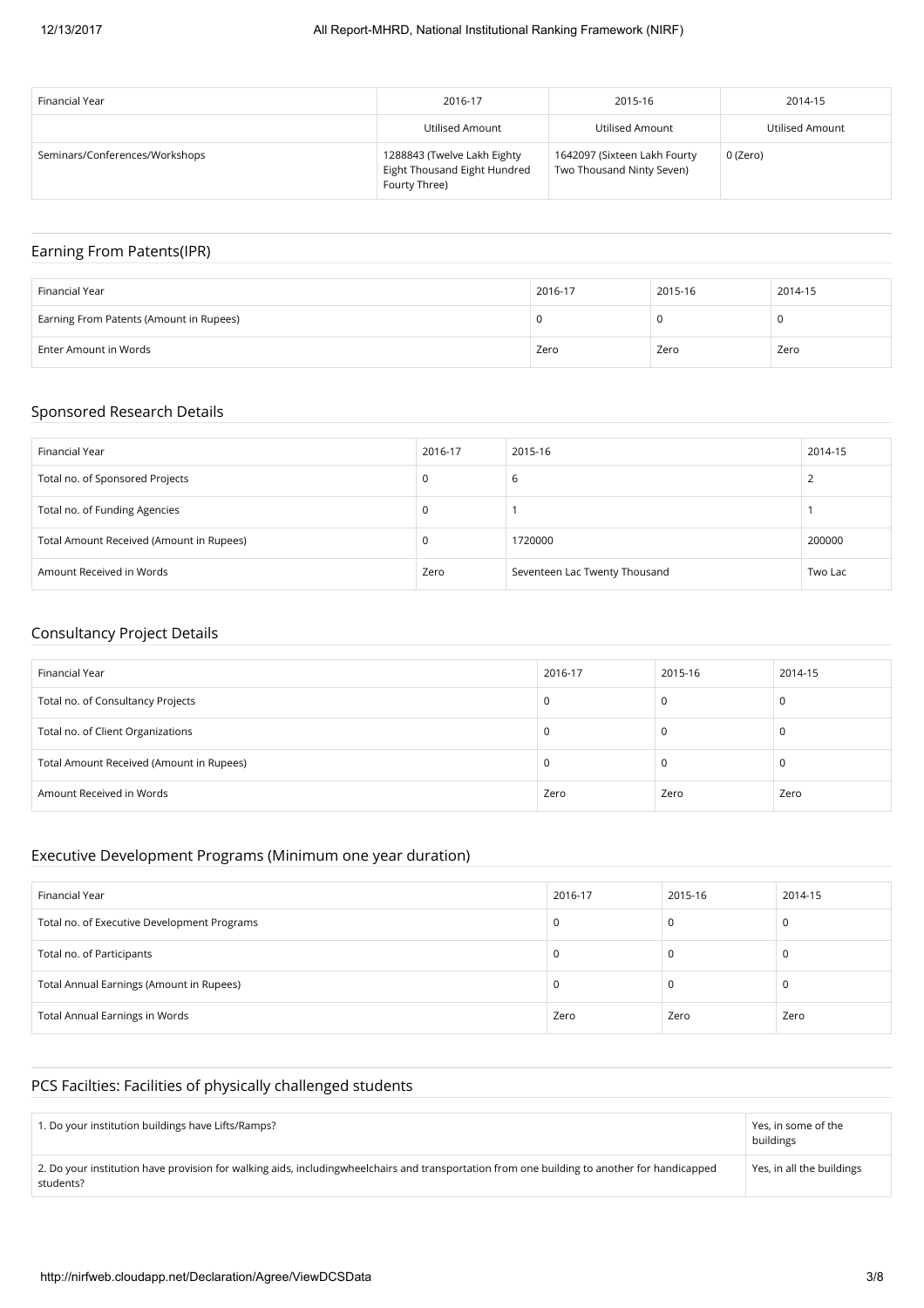#### 3. Do your institution buildings have specially designed toilets for handicapped students?

#### Faculty Details

| Srno | Name                       | Age | Designation         | Gender | Qualification | Experience  | Is Associated | Currently working | Joining             | Leaving                  | Association            |
|------|----------------------------|-----|---------------------|--------|---------------|-------------|---------------|-------------------|---------------------|--------------------------|------------------------|
|      |                            |     |                     |        |               | (In Months) | Last Year     | with institution? | Date                | Date                     | type                   |
| 1    | Dr Abhimanyu<br>Kumar      | 34  | Assistant Professor | Male   | Ph.D          | 58          | Yes           | Yes               | 09-03-<br>2012      | $\overline{a}$           | Adhoc /<br>Contractual |
| 2    | DR ALKA<br>SHARMA          | 63  | Associate Professor | Female | Ph.D          | 478         | Yes           | Yes               | 02-08-<br>1976      |                          | Regular                |
| 3    | Dr Ameswar Naik            | 41  | Assistant Professor | Male   | Ph.D          | 46          | Yes           | Yes               | 08-04-<br>2016      |                          | Adhoc /<br>Contractual |
| 4    | Dr Amitabh<br>Kumar        | 37  | Assistant Professor | Male   | Ph.D          | 96          | Yes           | Yes               | $16-07-$<br>2008    | $\overline{a}$           | Regular                |
| 5    | Dr Anchal Arora            | 32  | Assistant Professor | Female | Ph.D          | 28          | Yes           | Yes               | $02 - 01 -$<br>2016 | $\overline{a}$           | Adhoc /<br>Contractual |
| 6    | Dr Anil Thakur             | 56  | Assistant Professor | Male   | Ph.D          | 250         | Yes           | Yes               | 14-08-<br>1998      | $\overline{a}$           | Adhoc /<br>Contractual |
| 7    | Dr Anuj Kumar<br>Sharma    | 34  | Assistant Professor | Male   | Ph.D          | 59          | Yes           | Yes               | 28-08-<br>2012      | $\overline{\phantom{a}}$ | Adhoc /<br>Contractual |
| 8    | Dr Arkaja<br>Goswami       | 46  | Assistant Professor | Female | Ph.D          | 144         | Yes           | Yes               | $16 - 07 -$<br>2008 | $\overline{\phantom{a}}$ | Regular                |
| 9    | Dr Ashu Gupta              | 39  | Assistant Professor | Female | Ph.D          | 144         | Yes           | Yes               | $16 - 07 -$<br>2008 | $\overline{\phantom{a}}$ | Regular                |
| 10   | Dr Awanish<br>Mishra       | 35  | Assistant Professor | Male   | Ph.D          | 34          | Yes           | Yes               | $21 - 01 -$<br>2014 | $\overline{a}$           | Adhoc /<br>Contractual |
| 11   | Dr Bharat<br>Bhushan       | 46  | Assistant Professor | Male   | Ph.D          | 214         | Yes           | Yes               | $21-07-$<br>2008    | $\overline{\phantom{a}}$ | Regular                |
| 12   | Dr Gayatri<br>Chaturvedi   | 55  | Assistant Professor | Female | Ph.D          | 82          | Yes           | Yes               | 21-08-<br>2014      | $\overline{a}$           | Regular                |
| 13   | Dr Gurmeet<br>Singh        | 35  | Assistant Professor | Male   | Ph.D          | 34          | Yes           | Yes               | 19-08-<br>2015      | $\overline{\phantom{a}}$ | Adhoc /<br>Contractual |
| 14   | Dr Hanumat Lal<br>Meena    | 33  | Assistant Professor | Male   | Ph.D          | 34          | Yes           | Yes               | $21 - 01 -$<br>2014 | $\overline{\phantom{a}}$ | Adhoc /<br>Contractual |
| 15   | Dr Hemant<br>Kumar Kukreti | 52  | Associate Professor | Male   | Ph.D          | 274         | Yes           | Yes               | 17-07-<br>1995      | $\overline{a}$           | Regular                |
| 16   | Dr Indu<br>Varshneya       | 41  | Assistant Professor | Female | Ph.D          | 78          | Yes           | Yes               | 29-08-<br>2012      | $\hspace{0.05cm} \ldots$ | Adhoc /<br>Contractual |
| 17   | Dr Jasvir Singh            | 35  | Assistant Professor | Male   | Ph.D          | 106         | Yes           | Yes               | $21-07-$<br>2008    |                          | Regular                |
| 18   | Dr Jaya Kakkar             | 49  | Associate Professor | Female | Ph.D          | 250         | Yes           | Yes               | $16-07-$<br>2008    |                          | Regular                |
| 19   | Dr Jitendra<br>Kumar       | 33  | Assistant Professor | Male   | Ph.D          | 46          | Yes           | Yes               | $02 - 04 -$<br>2014 |                          | Adhoc /<br>Contractual |
| 20   | Dr Kavita Arora            | 40  | Assistant Professor | Female | Ph.D          | 214         | Yes           | Yes               | $16-07-$<br>2008    | $\overline{\phantom{a}}$ | Regular                |
| 21   | Dr Kinshuk<br>Majumdar     | 41  | Assistant Professor | Male   | Ph.D          | 154         | Yes           | Yes               | $16 - 07 -$<br>2008 |                          | Regular                |
| 22   | Dr Komila Suri             | 42  | Assistant Professor | Female | Ph.D          | 190         | Yes           | Yes               | $17-07-$<br>2008    | $\overline{a}$           | Regular                |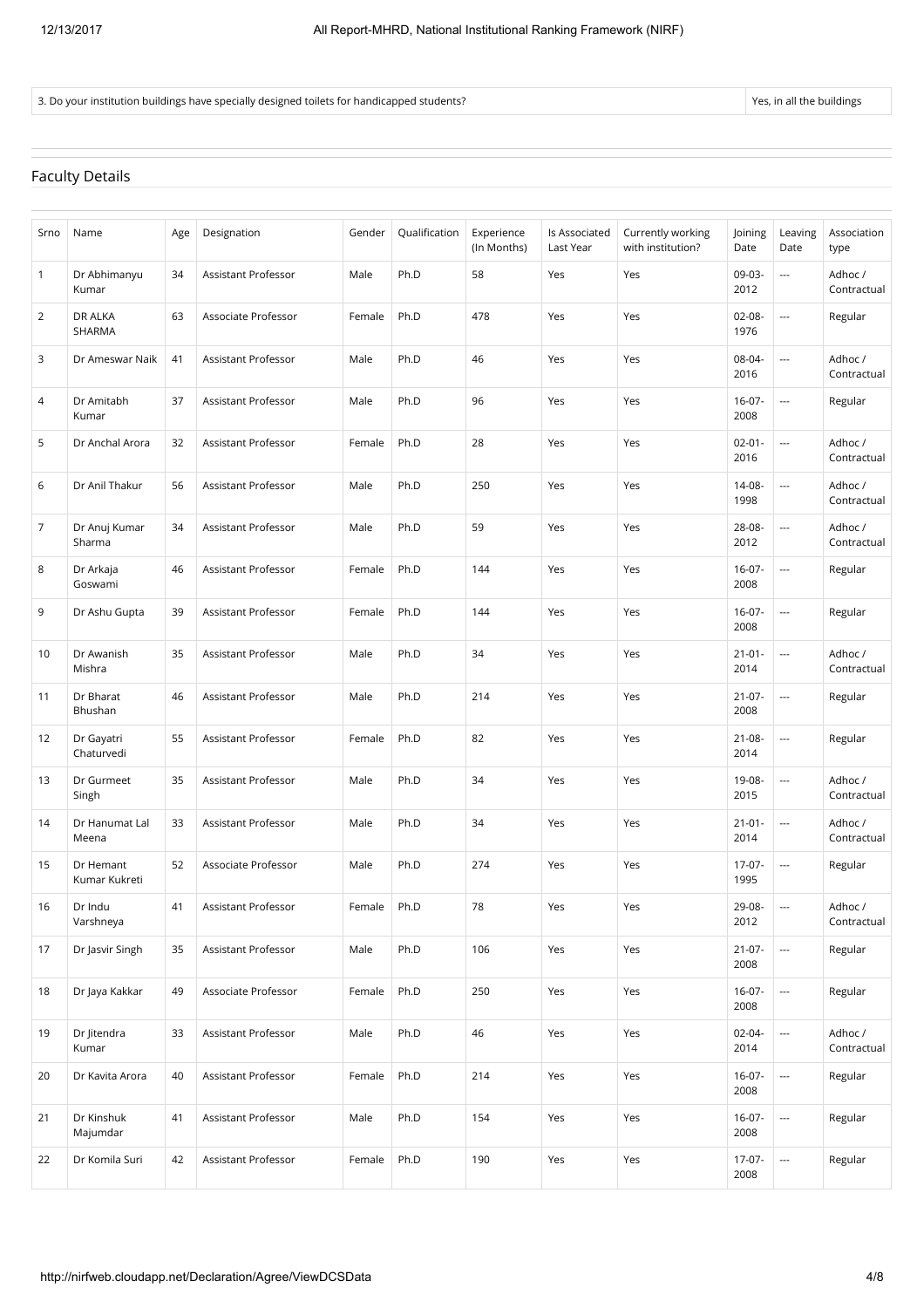| 23 | Dr Kusha Tiwari               | 35 | Assistant Professor                              | Female | Ph.D | 142 | Yes | Yes | $16-07-$<br>2008    | $\ldots$                 | Regular                |
|----|-------------------------------|----|--------------------------------------------------|--------|------|-----|-----|-----|---------------------|--------------------------|------------------------|
| 24 | Dr Mast Ram                   | 38 | Assistant Professor                              | Male   | Ph.D | 106 | Yes | Yes | $21 - 07 -$<br>2008 | $\cdots$                 | Regular                |
| 25 | Dr Monika Goyal               | 38 | Assistant Professor                              | Female | Ph.D | 190 | Yes | Yes | $17-07-$<br>2008    | $\overline{\phantom{a}}$ | Regular                |
| 26 | Dr Mukta Rohatgi              | 39 | Assistant Professor                              | Female | Ph.D | 190 | Yes | Yes | $16 - 07 -$<br>2008 | $\overline{\phantom{a}}$ | Regular                |
| 27 | Dr Nand Kishore               | 45 | Assistant Professor                              | Male   | Ph.D | 142 | Yes | Yes | $16-07-$<br>2008    | $\overline{\phantom{a}}$ | Regular                |
| 28 | Dr Narendra<br>Singh          | 40 | <b>Assistant Professor</b>                       | Male   | Ph.D | 178 | Yes | Yes | $17-07-$<br>2008    | $\overline{\phantom{a}}$ | Regular                |
| 29 | Dr Narendra<br>Singh          | 41 | Assistant Professor                              | Male   | Ph.D | 64  | Yes | Yes | 24-08-<br>2015      | $\overline{\phantom{a}}$ | Adhoc /<br>Contractual |
| 30 | Dr Neena<br>Shireesh          | 57 | Associate Professor                              | Female | Ph.D | 346 | Yes | Yes | $25 - 10 -$<br>1998 | $\overline{\phantom{a}}$ | Regular                |
| 31 | Dr Niranujan<br>Chichuan      | 39 | Assistant Professor                              | Male   | Ph.D | 22  | Yes | Yes | 24-08-<br>2015      | ---                      | Adhoc /<br>Contractual |
| 32 | Dr Ompal Singh<br>Yadav       | 39 | Assistant Professor                              | Male   | Ph.D | 23  | Yes | Yes | $02 - 04 -$<br>2015 | ---                      | Adhoc /<br>Contractual |
| 33 | Dr Prabhat<br>Sharma          | 42 | Assistant Professor                              | Male   | Ph.D | 130 | Yes | Yes | $16-07-$<br>2008    | $\overline{\phantom{a}}$ | Regular                |
| 34 | Dr Pravin Kumar               | 51 | Associate Professor                              | Male   | Ph.D | 286 | Yes | Yes | 17-07-<br>1995      | ---                      | Regular                |
| 35 | DR RABI<br><b>NARAYAN KAR</b> | 48 | Dean / Principal / Director /<br>Vice Chancellor | Male   | Ph.D | 262 | Yes | Yes | 22-07-<br>2015      | $\cdots$                 | Regular                |
| 36 | Dr Raj Kumar<br>Prasad        | 40 | Assistant Professor                              | Male   | Ph.D | 94  | Yes | Yes | $16-07-$<br>2008    |                          | Regular                |
| 37 | Dr Rajeshvari                 | 36 | Assistant Professor                              | Female | Ph.D | 94  | Yes | Yes | $16-07-$<br>2008    | $\overline{\phantom{a}}$ | Regular                |
| 38 | Dr Rakesh Kumar<br>Meena      | 33 | <b>Assistant Professor</b>                       | Male   | Ph.D | 96  | Yes | Yes | $16-07-$<br>2008    |                          | Regular                |
| 39 | Dr Ramesh<br>Kumar Burnwal    | 40 | Assistant Professor                              | Male   | Ph.D | 46  | Yes | Yes | 09-03-<br>2012      | $\overline{\phantom{a}}$ | Adhoc /<br>Contractual |
| 40 | Dr Ravindra<br>Kumar          | 42 | <b>Assistant Professor</b>                       | Male   | Ph.D | 154 | Yes | Yes | $17-07-$<br>2008    | $\overline{\phantom{a}}$ | Regular                |
| 41 | Dr Reeta Sharma               | 47 | Assistant Professor                              | Female | Ph.D | 155 | Yes | Yes | $16 - 07 -$<br>2008 | $\overline{\phantom{a}}$ | Regular                |
| 42 | Dr Rekha Kaushik              | 44 | Assistant Professor                              | Female | Ph.D | 12  | Yes | Yes | 08-04-<br>2016      | $\overline{\phantom{a}}$ | Adhoc /<br>Contractual |
| 43 | Dr Reshu<br>Chaudhary         | 38 | Assistant Professor                              | Female | Ph.D | 72  | Yes | Yes | $09-10-$<br>2010    | $\cdots$                 | Adhoc /<br>Contractual |
| 44 | Dr Ritu Aggarwal              | 35 | Assistant Professor                              | Female | Ph.D | 113 | Yes | Yes | 14-09-<br>2010      | $\cdots$                 | Adhoc /<br>Contractual |
| 45 | Dr Rohan Mondal               | 38 | Assistant Professor                              | Male   | Ph.D | 41  | Yes | Yes | 21-08-<br>2014      | $\overline{\phantom{a}}$ | Regular                |
| 46 | Dr Ruchika<br>Ramakrishnan    | 41 | Assistant Professor                              | Female | Ph.D | 190 | Yes | Yes | $16-07-$<br>2008    | $\overline{\phantom{a}}$ | Regular                |
| 47 | Dr Samrendra<br>Kumar         | 44 | Assistant Professor                              | Male   | Ph.D | 130 | Yes | Yes | $16-07-$<br>2008    | $\overline{\phantom{a}}$ | Regular                |
| 48 | Dr Sandeep<br>Jaiswal         | 35 | Assistant Professor                              | Male   | Ph.D | 34  | Yes | Yes | $27 - 01 -$<br>2014 | $\overline{\phantom{a}}$ | Adhoc /<br>Contractual |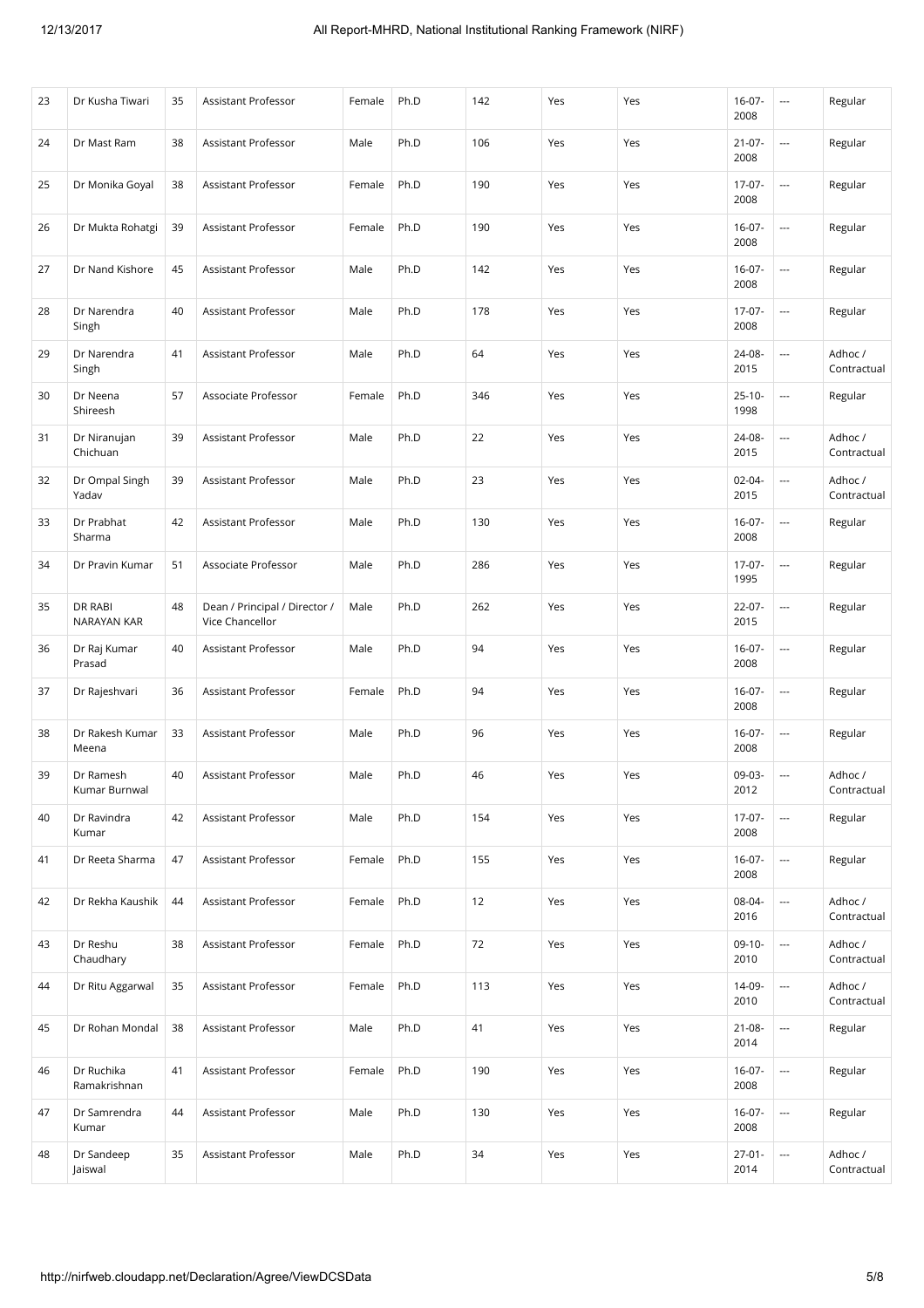| 49 | Dr Sanjay Kumar               | 39 | Assistant Professor        | Male   | Ph.D    | 97  | Yes | Yes | $21-07-$<br>2008    | $\overline{\phantom{a}}$ | Regular                |
|----|-------------------------------|----|----------------------------|--------|---------|-----|-----|-----|---------------------|--------------------------|------------------------|
| 50 | Dr Satish<br>Chandra          | 63 | Associate Professor        | Male   | Ph.D    | 490 | Yes | Yes | 25-09-<br>1976      |                          | Regular                |
| 51 | Dr Satya Priya<br>Pandey      | 37 | Assistant Professor        | Male   | Ph.D    | 94  | Yes | Yes | $16-07-$<br>2008    |                          | Regular                |
| 52 | Dr Seema Dabas                | 38 | Assistant Professor        | Female | Ph.D    | 154 | Yes | Yes | 17-07-<br>2008      |                          | Regular                |
| 53 | DR Seema<br>Guglani           | 44 | Assistant Professor        | Female | Ph.D    | 77  | Yes | Yes | 24-07-<br>2013      |                          | Adhoc /<br>Contractual |
| 54 | Dr Shobha Khatri              | 63 | Associate Professor        | Female | Ph.D    | 466 | Yes | Yes | $18 - 11 -$<br>1977 | $\cdots$                 | Regular                |
| 55 | Dr Shyam Babu<br>Rathore      | 62 | Associate Professor        | Male   | Ph.D    | 466 | Yes | Yes | $28 - 10 -$<br>1977 | $\overline{\phantom{a}}$ | Regular                |
| 56 | Dr Shyam Sunder<br>Prasad     | 36 | Assistant Professor        | Male   | Ph.D    | 72  | Yes | Yes | 25-07-<br>2011      | $\overline{\phantom{a}}$ | Adhoc /<br>Contractual |
| 57 | Dr Srinivas<br>Mishra         | 39 | Assistant Professor        | Male   | Ph.D    | 22  | Yes | Yes | 24-08-<br>2015      | $\overline{\phantom{a}}$ | Adhoc /<br>Contractual |
| 58 | Dr Sujata Tewatia             | 38 | Assistant Professor        | Female | Ph.D    | 94  | Yes | Yes | $16 - 07 -$<br>2008 |                          | Regular                |
| 59 | Dr Sunaina<br>Zutshi          | 38 | Assistant Professor        | Female | Ph.D    | 72  | Yes | Yes | 29-08-<br>2012      | $\overline{\phantom{a}}$ | Adhoc /<br>Contractual |
| 60 | Dr Sunita<br>Pooniya          | 38 | Assistant Professor        | Female | Ph.D    | 67  | Yes | Yes | $23-01-$<br>2012    | ---                      | Adhoc /<br>Contractual |
| 61 | Dr Sunny<br>Aggarwal          | 29 | Assistant Professor        | Male   | Ph.D    | 40  | Yes | Yes | $21 - 11 -$<br>2015 |                          | Adhoc /<br>Contractual |
| 62 | Dr Supriti Mishra             | 37 | Assistant Professor        | Female | Ph.D    | 154 | Yes | Yes | $21-07-$<br>2008    |                          | Regular                |
| 63 | Dr Surbhi Sehgal              | 34 | Assistant Professor        | Female | Ph.D    | 34  | Yes | Yes | 09-03-<br>2012      |                          | Adhoc /<br>Contractual |
| 64 | Dr Usha Kashyap               | 63 | Associate Professor        | Female | Ph.D    | 466 | Yes | Yes | $21 - 10 -$<br>1977 |                          | Regular                |
| 65 | Dr Vijay Kumar<br>Sharma      | 38 | Assistant Professor        | Male   | Ph.D    | 160 | Yes | Yes | 17-07-<br>2008      | $\overline{a}$           | Regular                |
| 66 | Dr Vinod Kumar                | 60 | Associate Professor        | Male   | Ph.D    | 241 | Yes | Yes | $16-07-$<br>2008    |                          | Regular                |
| 67 | Mr Anuj<br>Kushwaha           | 27 | Assistant Professor        | Male   | M.A     | 22  | Yes | Yes | 25-08-<br>2015      | $\overline{\phantom{a}}$ | Adhoc /<br>Contractual |
| 68 | Mr Balram Kindra              | 39 | Assistant Professor        | Male   | M. Phil | 149 | Yes | Yes | $16 - 07 -$<br>2008 |                          | Regular                |
| 69 | Mr Deepak<br>Kumar            | 44 | <b>Assistant Professor</b> | Male   | M.A     | 36  | Yes | Yes | $16 - 01 -$<br>2014 |                          | Adhoc /<br>Contractual |
| 70 | Mr Jitendra<br>Kumar Meena    | 29 | Assistant Professor        | Male   | M. Phil | 34  | Yes | Yes | $21 - 08 -$<br>2014 | $\overline{\phantom{a}}$ | Regular                |
| 71 | Mr M<br>Abbasuddin<br>Tapadar | 39 | Assistant Professor        | Male   | M. Phil | 130 | Yes | Yes | $16 - 07 -$<br>2008 |                          | Regular                |
| 72 | Mr Meghpal                    | 39 | Assistant Professor        | Male   | M.Sc.   | 120 | Yes | Yes | 26-08-<br>2015      | $\overline{\phantom{a}}$ | Adhoc /<br>Contractual |
| 73 | Mr Mohd Sajid                 | 29 | Assistant Professor        | Male   | M.COM   | 22  | Yes | Yes | 19-08-<br>2015      | $\ldots$                 | Adhoc /<br>Contractual |
| 74 | Mr N G<br>Tuakeulung          | 28 | Assistant Professor        | Male   | M.A     | 46  | Yes | Yes | $24 - 01 -$<br>2013 | $\overline{\phantom{a}}$ | Adhoc /<br>Contractual |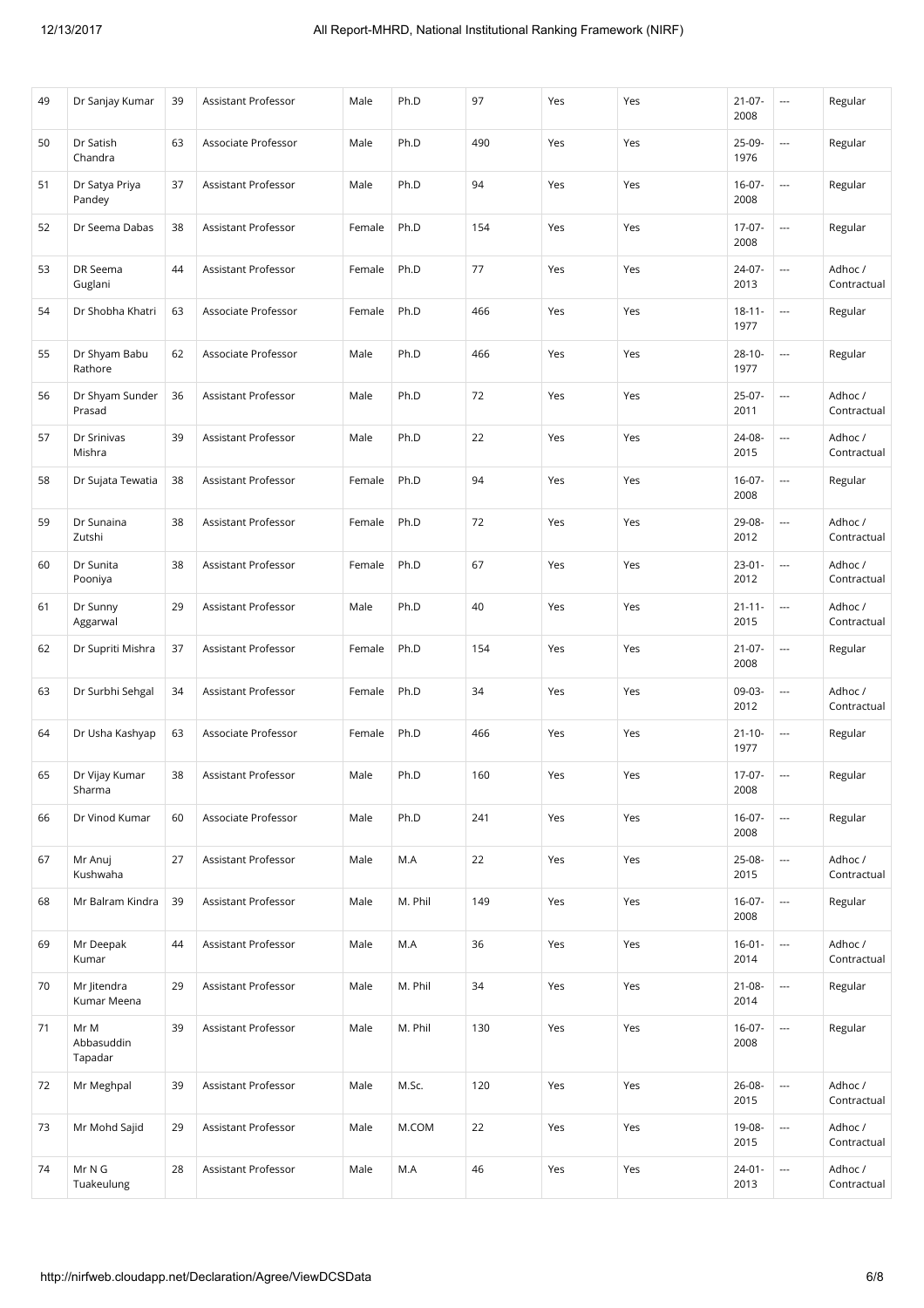| 75  | Mr Nartam v<br>Motiram     | 34 | Assistant Professor        | Male   | M. Phil    | 6   | Yes | Yes | $11 - 01 -$<br>2017 | $\overline{\phantom{a}}$ | Adhoc /<br>Contractual |
|-----|----------------------------|----|----------------------------|--------|------------|-----|-----|-----|---------------------|--------------------------|------------------------|
| 76  | Mr Nishant<br>Kumar Singh  | 37 | Assistant Professor        | Male   | M. Phil    | 106 | Yes | Yes | $16 - 11 -$<br>2007 | $\overline{\phantom{a}}$ | Regular                |
| 77  | Mr Pankaj Kr<br>Chaudhary  | 38 | Assistant Professor        | Male   | M.A        | 22  | Yes | Yes | $21 - 08 -$<br>2014 | $\overline{a}$           | Regular                |
| 78  | Mr Pawan Kumar<br>Adewa    | 35 | Assistant Professor        | Male   | M. Phil    | 106 | Yes | Yes | $16-07-$<br>2008    | $\overline{\phantom{a}}$ | Regular                |
| 79  | Mr Pradeep<br>Kumar        | 30 | Assistant Professor        | Male   | M.Tech     | 40  | Yes | Yes | 24-07-<br>2013      | $\overline{\phantom{a}}$ | Adhoc /<br>Contractual |
| 80  | Mr Pramod<br>Kumar         | 45 | Assistant Professor        | Male   | M. Phil    | 34  | Yes | Yes | $21 - 08 -$<br>2015 | $\overline{\phantom{a}}$ | Adhoc /<br>Contractual |
| 81  | Mr Rahul Tomar             | 33 | Assistant Professor        | Male   | M.Sc.      | 79  | Yes | Yes | $19 - 01 -$<br>2011 | $\overline{\phantom{a}}$ | Adhoc /<br>Contractual |
| 82  | Mr Rajarshi Kalita         | 37 | Assistant Professor        | Male   | M. Phil    | 130 | Yes | Yes | $16-07-$<br>2008    | $\overline{\phantom{a}}$ | Regular                |
| 83  | Mr Raju Ram<br>Meena       | 29 | Assistant Professor        | Male   | M.Sc.      | 34  | Yes | Yes | 08-02-<br>2016      | ---                      | Adhoc /<br>Contractual |
| 84  | Mr Ravinder<br>Kumar       | 35 | Assistant Professor        | Male   | M.Sc.      | 82  | Yes | Yes | 23-08-<br>2012      | ---                      | Adhoc /<br>Contractual |
| 85  | Mr Rohit Shah              | 25 | Assistant Professor        | Male   | M.COM      | 22  | Yes | Yes | 19-08-<br>2015      | ---                      | Adhoc /<br>Contractual |
| 86  | Mr Sanjeev<br>Kumar        | 42 | Assistant Professor        | Male   | M.A        | 106 | Yes | Yes | 07-08-<br>2008      | ---                      | Regular                |
| 87  | Mr Sanoj Kumar             | 40 | Assistant Professor        | Male   | M.A        | 106 | Yes | Yes | $16-07-$<br>2008    |                          | Regular                |
| 88  | Mr Sita Ram<br>Kumbhar     | 34 | Assistant Professor        | Male   | Ph.D       | 106 | Yes | Yes | $16-07-$<br>2008    |                          | Regular                |
| 89  | Mr Subodh<br>Kumar         | 36 | Assistant Professor        | Male   | M.Sc.      | 113 | Yes | Yes | $16-07-$<br>2008    | $\overline{\phantom{a}}$ | Regular                |
| 90  | Mr Sushil Kumar            | 31 | Assistant Professor        | Male   | M.Tech     | 47  | Yes | Yes | $13 - 01 -$<br>2013 | ---                      | Adhoc /<br>Contractual |
| 91  | Mr V K Bajpai              | 48 | Other                      | Male   | M.LISc     | 6   | Yes | Yes | $25 - 01 -$<br>2002 | $\overline{\phantom{a}}$ | Regular                |
| 92  | Mr Varun Panwar            | 23 | <b>Assistant Professor</b> | Male   | M.COM      | 6   | Yes | Yes | $12 - 01 -$<br>2017 |                          | Adhoc /<br>Contractual |
| 93  | Mr Vinod Kumar             | 42 | <b>Assistant Professor</b> | Male   | M. Phil    | 106 | Yes | Yes | $16 - 07 -$<br>2008 | $\overline{\phantom{a}}$ | Regular                |
| 94  | Mr Virender<br>Singh Jaggi | 48 | Assistant Professor        | Male   | MP.Ed.     | 154 | Yes | Yes | $16 - 07 -$<br>2008 | $\overline{\phantom{a}}$ | Regular                |
| 95  | Ms Adithi                  | 27 | Assistant Professor        | Female | M.COM      | 48  | Yes | Yes | 24-07-<br>2013      |                          | Adhoc /<br>Contractual |
| 96  | Ms Annie<br>Thomas Rojer   | 51 | Associate Professor        | Female | M. Phil    | 286 | Yes | Yes | $17-07-$<br>1995    | $\overline{\phantom{a}}$ | Regular                |
| 97  | Ms Deepti<br>Sharma        | 40 | Assistant Professor        | Female | M. Phil    | 118 | Yes | Yes | $16 - 07 -$<br>2008 | $\overline{\phantom{a}}$ | Regular                |
| 98  | Ms Jyoti Attri             | 35 | Assistant Professor        | Female | M.A        | 130 | Yes | Yes | 22-07-<br>2008      | $\overline{\phantom{a}}$ | Regular                |
| 99  | Ms Jyoti<br>Chaudhary      | 44 | Assistant Professor        | Female | M.COM      | 226 | Yes | Yes | $16 - 07 -$<br>2008 | $\overline{\phantom{a}}$ | Regular                |
| 100 | Ms Jyoti Sindhu            | 29 | Assistant Professor        | Female | <b>MBA</b> | 64  | Yes | Yes | 19-08-<br>2015      | $\overline{a}$           | Adhoc /<br>Contractual |